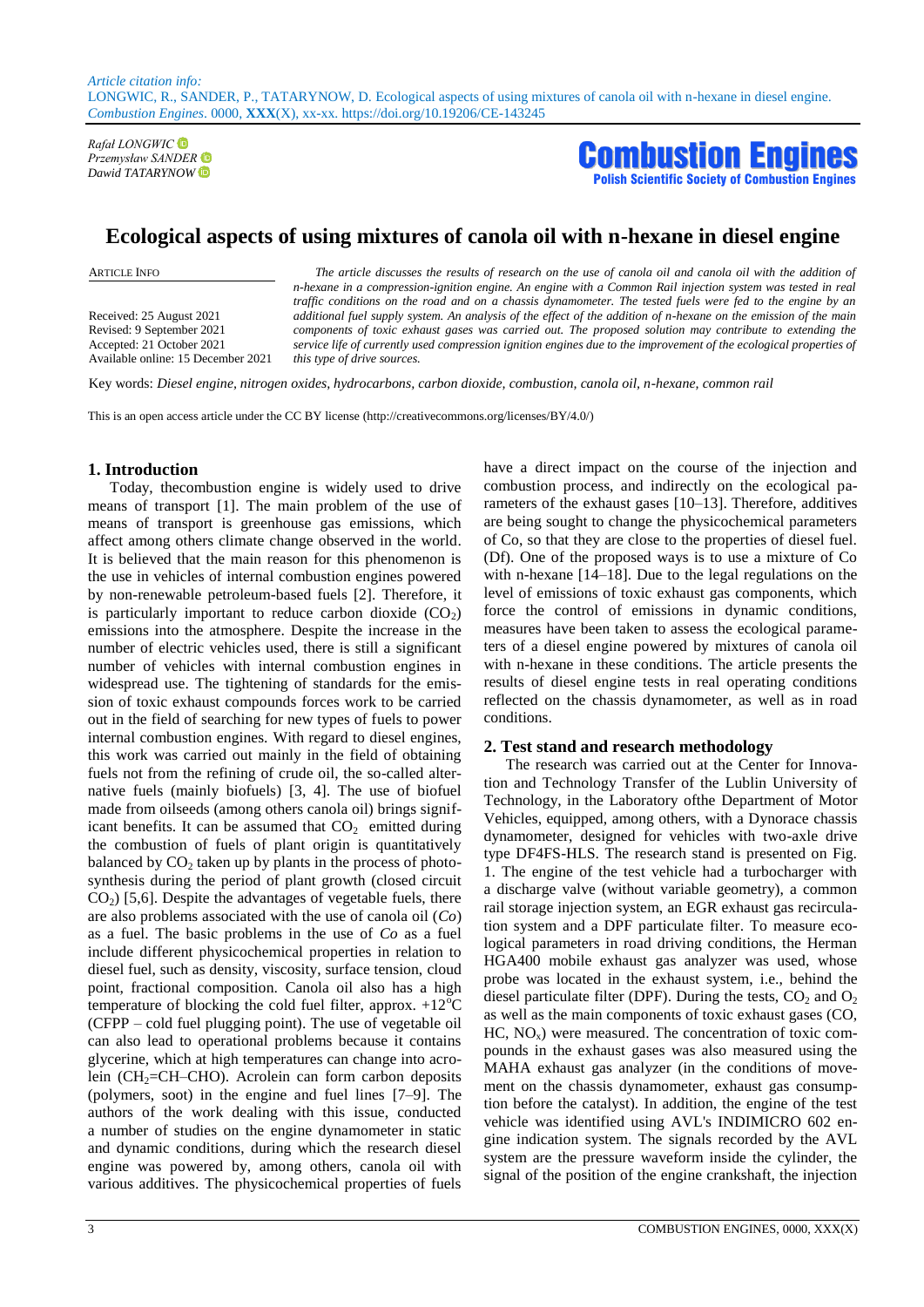pressure. To analyze the operating parameters of the engine controller, a diagnostic interface designed to work with the Bosch KTS system was used.



Fig. 1. Test stand consisting of: 1 – Fiat Qubo test car with 1.3 Multijet engine, 2 – computer with installed AVL Indicom V2.7 software, 3 – Indimicro 602 engine indicator system, 4 – DF4FS-HLS chassis dynamometer, 5 – additional fuel system tank, 6 – KTS Bosch – Diagnostic module,  $7 -$  diagnostic exhaust gas analyzer and dymometer MET 6.3 by Maha, 8 – mobile exhaust gas analyzer Herman HGA400

Table 1. Basic physicochemical parameters of the tested fuels [12]

| Fuel type     | Density<br>$20^{\circ}$ C<br>$\lceil \text{kg/m}^3 \rceil$ | Kinematic<br>viscosity<br>$20^{\circ}$ C<br>$\text{[mm}^2/\text{s}]$ | Surface<br>tension<br>$20^{\circ}$ C<br>[mN/m] | Calorific<br>value<br>[MJ/kg] |
|---------------|------------------------------------------------------------|----------------------------------------------------------------------|------------------------------------------------|-------------------------------|
| Co            | 916.00                                                     | 34.89                                                                | 34.15                                          | 37.10                         |
| 90%Co10%Hex   | 895.43                                                     | 19.64                                                                | 30.08                                          | 30.77                         |
| 85% Co15% Fex | 887.60                                                     | 15.20                                                                | 30.10                                          | 30.95                         |
| Df            | 840.00                                                     | 2.70                                                                 | 29.15                                          | 43.84                         |

Diesel fuel (Df) meeting the requirements of EN590, commercial canola oil (Co), non-reactive solvent n-hexane were used for testing. N-hexane  $(C_6H_{14})$  is an organic chemical compound from the group of alkanos. N-hexane isomers are very little reactive and often used as solvents in organic reactions because they are highly non-polar. On the basis of canola oil (Co) two mixtures with n-hexane were made in proportions of 10% (90%Co10%Hex) and 15% (85%Co15%Hex). The main physicochemical properties of the tested fuels are presented in Table 1.

The tests were carried out under the driving conditions of the vehicle on the chassis dynamometer (case 1) and in real traffic, on the road (case 2), with the vehicle being loaded with rolling resistance and air resistance force. The researchwas carried out to determine the effect of the nhexane additive on the operating parameters of the diesel engine and on the exhaust gas composition. The measurements were carried out in the fourth gear of the vehicle, at fixed engine speeds: 2000, 2500, 3000, 3500, 4000 rpm. The results obtained were related to the results achieved with diesel fuel. The studies concerned the exhaust gas composition of gases down the catalytic converter (this exhaust gas composition was measured in case 2) and before the catalytic converter (this exhaust gas composition was measured in case 1).

### **3. Research results**

Figures 2 to 5 show the results of the obtained tests of ecological parameters of engine operation in selected conditions. Concentration of nitrogen oxides  $(NO<sub>x</sub>)$ , carbon monoxide (CO), carbon dioxide  $(CO<sub>2</sub>)$ , hydrocarbons (HC) and oxygen  $(O_2)$  were analysed. The studies carried out concerned two types of engine operating conditions (see cases 1 and 2).



Fig. 2. The course of the concentration of nitrogen oxides  $(NO_x)$  in the exhaust gases depending on the rotational speed, for the operation of the Diesel engine powered by the tested fuels, a) case 1 (measurement before catalytic converter), b) case 2 (measurement after catalytic converter)

An analysis of the exhaust gas composition (before the exhaust after-treatment system) emitted during the operation of an engine running on vegetable fuels under the vehicle on the chassis dynamometer (Fig. 2a, case 1) showed that over the entire engine speed range, concentration of nitrogen oxides  $(NO_x)$  were higher than when using diesel (Df). The biggest relative difference occurred at a speed of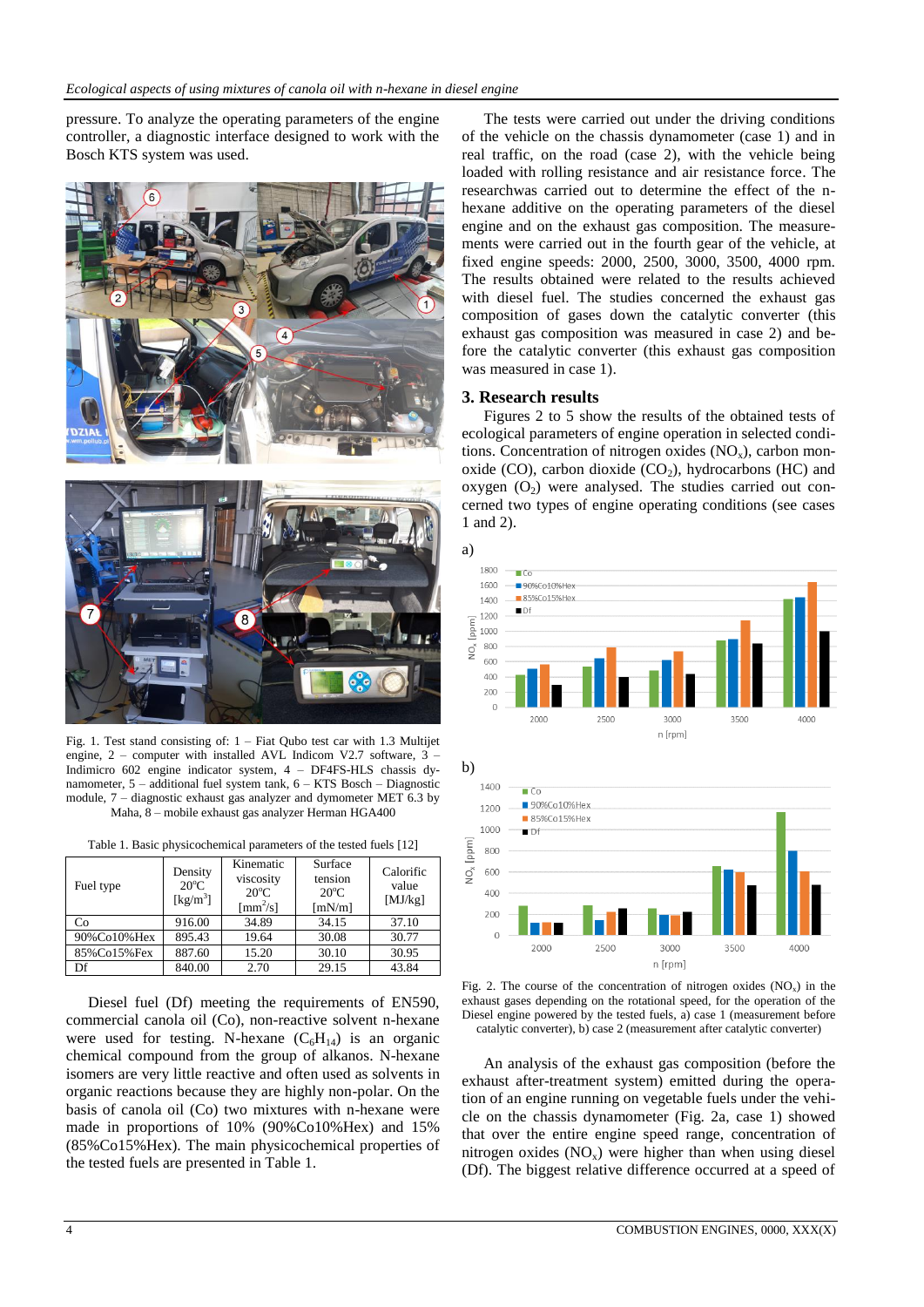2500 rpm when powered by canola oil with the addition of 15% n-hexane (about 50%). For case 2 (Fig. 2b – driving the vehicle in real traffic, on the road), the differences in nitrogen oxides  $(NO<sub>x</sub>)$  concentration when powered by canola oil with the addition of 15% n-hexane were no longer as large as for case 1. In the range of lower rotational speeds (2000–3500 rpm), the addition of n-hexane caused the  $no_x$  concentration to be lower or at a comparable level to Df. The biggest relative difference when powered by canola oil with the addition of 10% n-hexane compared to diesel (Df) occurred at a speed of 2500 rpm (about 75%). As the rotational speed increased, the trend was reversed. The observed quantitative difference in  $NO<sub>x</sub>$  concentration between the cases under consideration is mainly related to the operation of the exhaust aftertreatment system (catalytic converter, particulate filter).



Fig. 3. The course of the concentration of carbon dioxide  $(CO<sub>2</sub>)$  in the exhaust gas depending on the rotational speed, for the operation of the Diesel engine powered by the tested fuels, a) case 1 (measurement before catalytic converter), b) case 2 (measurement after the catalytic converter)

Figure 3 item A shows the results of the carbon dioxide  $(CO<sub>2</sub>)$  concentration emitted during the operation of the engine running on the tested fuels (exhaust exhaust gas composition before the exhaust after-treatment system) under the chassis dynamometer (case 1).The analysis showed that over the entire speed range,  $CO<sub>2</sub>$  concentration were almost comparable to the use of diesel (Df). The differences were on the order of several percent. For case 2 (Fig. 3 item B – driving the vehicle in real traffic, on the road), the concentration of carbon dioxide  $(CO<sub>2</sub>)$  when supplying the engine with canola oil over the entire speed range was higher compared to diesel (Df). The largest relative difference was 16% at 3500 rpm when powering the Co motor relative to Df. By supplying the engine with canola oil with the addition of n-hexane (10% and 15%), a lower  $CO<sub>2</sub>$  concentration was observed in relation to canola oil (Co) while in relation to diesel oil the largest relative difference was at a speed of 3500 rpm (about 14%) for 15% of the n-hexane additive.



Fig. 4. The course of hydrocarbon concentration (HC) in the exhaust gas depending on the rotational speed, for the operation of the Diesel engine powered by the tested fuels (case 1)

The case studies carried out for case 2 (driving in real traffic, on the road) concerned the exhaust gas composition of gases behind the catalytic converter and the particulate filter. In this case, a trace amount of carbon monoxide (CO) and hydrocarbons (HC) in the exhaust gases was recorded. The operation of an engine powered by vegetable fuels (exhaust gas composition before the exhaust aftertreatment system) under the vehicle's driving conditions on the chassis dynamometer (Fig.  $4 - \cose 1$ ) showed higher HC concentration when powered Df relative to Co over the entire engine speed range.







Fig. 6. Energy dose of the test fuels, depending on the rotational speeds, for the operation of the Diesel engine powered by the tested fuels (case 2)

Obtaining the same engine operating point determined by its rotational speed and load required the supply of a different volumetric dose of the tested fuels – as shown in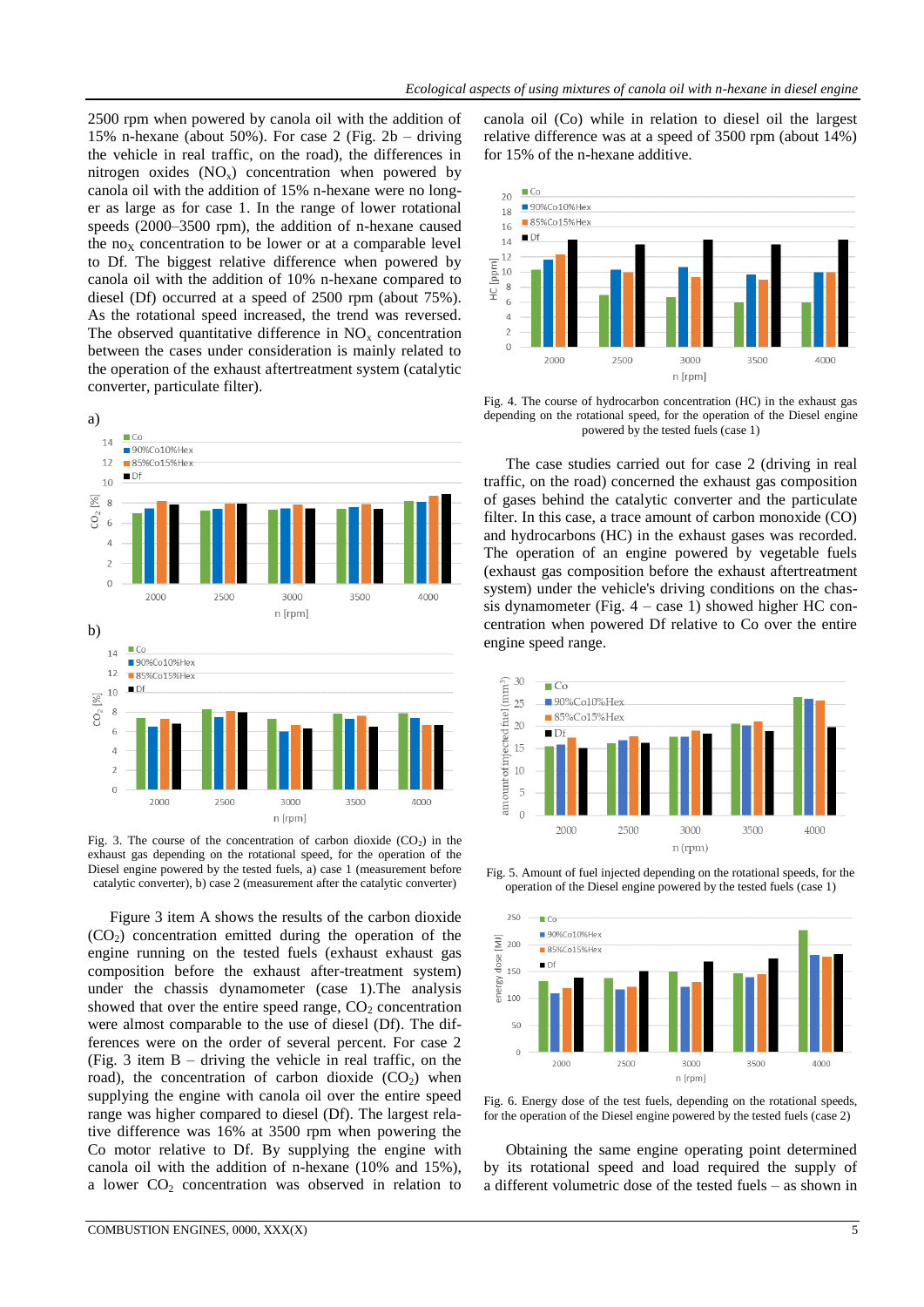Fig 5. This was related to the different physicochemical properties of the fuels, which influenced the injection strategy implemented by the controller. At the same time, the tested fuels had different calorific values, which translated into the energy dose of injected fuels, which can be defined as the product of the calorific value of the fuel and the mass of the injected fuel (Fig 6). It seems that the above had a decisive impact on the observed ecological parameters obtained during the research.

## **4. Conclusions**

Supplying a diesel engine with unprocessed canola oil is difficult due to its physicochemical properties, which are different from diesel fuel. This is especially true for viscosity and density, especially at low ambient temperatures. The high viscosity of canola oil is significantly reduced with the addition of n-hexane. Observation of the ecological parameters indicates that for pure canola oil (Co) and canola oil with the addition of n-hexane (10% and 15%), the level of NO<sup>x</sup> concentration relative to diesel oil (Df) was higher

# **Nomenclature**

- CI compression ignition
- Co canola oil
- Df diesel fuel

# **Bibliography**

- [1] HO, R.J., YUSOFF, M.Z., PALANISAMY, K. Trend and future of diesel engine: development of high efficiency and low emission low temperature combustion diesel engine. *IOP Conference Series: Earth and Environmental Science.* 2013, **16**. https://doi.org/10.1088/1755-1315/16/1/012112
- [2] YILDIZ, I., AÇIKKALP, E., CALISKAN, H. et al. Environmental pollution cost analyses of biodiesel and diesel fuels for a diesel engine. *Journal of Environmental Management.* 2019, **243**, 218-226. [https://doi.org/10.1016/j.jenvman.2019.05.002.](https://doi.org/10.1016/j.jenvman.2019.05.002)
- LABECKI, L., CAIRNS, A., XIA, J. et al. Combustion and emission of rapeseed oil blends in diesel engine. *Applied Energy.* 2012, **95**, 139-146. https://doi.org/10.1016/j.apenergy.2012.02.026.
- [4] ZAHER, F. Vegetable oil as alternative fuel for diesel engines: a review. *Grasas y Aceites.* 1990, **41**, 82-91.
- [5] AGARWAL, D., AGARWAL, A.K. Performance and emissions characteristics of Jatropha oil (preheated and blends) in a direct injection compression ignition engine. *Applied Thermal Engineering.* 2007, **27**, 2314-2323. https://doi.org/10.1016/j.applthermaleng.2007.01.009
- [6] DE SOUZA, S.P., PACCA, S., DE ÁVILA, M.T. et al. Greenhouse gas emissions and energy balance of palm oil biofuel. *Renewable Energy*. 2010, **35**(11), 2552-2561. <https://doi.org/10.1016/j.renene.2010.03.028>
- [7] BROCK, D., KODER, A., RABL, H.P. et al. New completely renewable biofuels: formulations and engine tests on an unmodified up-to-date diesel engine. *Green Chemistry.* 2018, **20**, 3308-3317[. https://doi.org/10.1039/c8gc00606g](https://doi.org/10.1039/c8gc00606g)
- [8] LONGWIC, R., SANDER, P., NIEOCZYM, A. et al. Effect of some properties of hydrocarbon fuels on self-ignition delay. *Przemysł Chemiczny.* 2017, **5**. <https://doi.org/10.15199/62.2017.5.30>
- [9] PARLAK, A. A study on performance and exhaust emissions of the steam injected DI diesel engine running with different

for both cases (measurement before and after the catalytic converter), which is also confirmed by the conducted research described in the available literature [19–21]. The observed quantitative change between the investigated cases was mainly due to the operation of the haust gas cleaning system. When fueling the diesel engine with vegetable fuels, no significant differences were observed from Df in terms of carbon dioxide  $(CO<sub>2</sub>)$  concentration. This leads to the conclusion that the use of canola oil with the addition of n-hexane may be a pro-ecological effect due to the absorption of carbon dioxide during plant growth. Therefore, it is possible to operate the tested engine when powered by canola oil and a mixture of canola oil with nhexane in real vehicle traffic conditions. The only problem in terms of ecological conditions is the increased concentration of nitrogen oxides – further scientific considerations of the authors of the work will be devoted to limiting this phenomenon.

- DI direct injection
- CR common rail

diesel- conola oil methyl ester blends. *Journal of the Energy Institute.* 2019, **92**(3), 717-729. <https://doi.org/10.1016/j.joei.2018.03.001>

- [10] ZDZIENNICKA, A., SZYMCZYK, K., JAŃCZUK, B. et al. Surface, volumetric, and wetting properties of oleic, linoleic, and linolenic acids with regards to application of canola oil in diesel engines. *Applied Sciences.* 2019, **9**(17), 3445. <https://doi.org/10.3390/app9173445>
- [11] ZDZIENNICKA, A., SZYMCZYK, K., JAŃCZUK, B. et al. Adhesion of canola and diesel oils to some parts of diesel engine in the light of surface tension components and parameters of these substrates. *International Journal of Adhesion and Adhesives.* 2015, **60**, 23-30. <https://doi.org/10.1016/j.ijadhadh.2015.03.001>
- [12] KRYSHTOPA, S., GÓRSKI, K., LONGWIC, R. et al. Increasing parameters of diesel engines by their transformation for methanol conversion products. *Energies*. 2021, **14**(6), 1710. https://doi.org/10.3390/en14061710
- [13] GÓRSKI, K., SANDER, P., LONGWIC, R. The assessment of ecological parameters of diesel engine supplied with mixtures of canola oil with n-hexane. *IOP Conference Series: Materials Science and Engineering.* 2018, **421**, 042025. <https://doi.org/10.1088/1757-899X/421/4/042025>
- [14] LONGWIC, R., SANDER, P. The course of combustion process under real conditions of work of a traction diesel engine supplied by mixtures of canola oil containing n-hexane. *IOP Conference Series: Materials Science and Engineering.*  2021, **14**(2), 123-138. https://doi.org/10.1088/1757-899X/421/4/042050
- LONGWIC, R., SANDER, P., ZDZIENNICKA, A. et al. Combustion process of canola oil and n-hexane mixtures in dynamic diesel engine operating conditions. *Applied Sciences.*  2020, **10**(1), 80. https://doi.org/10.3390/app10010080